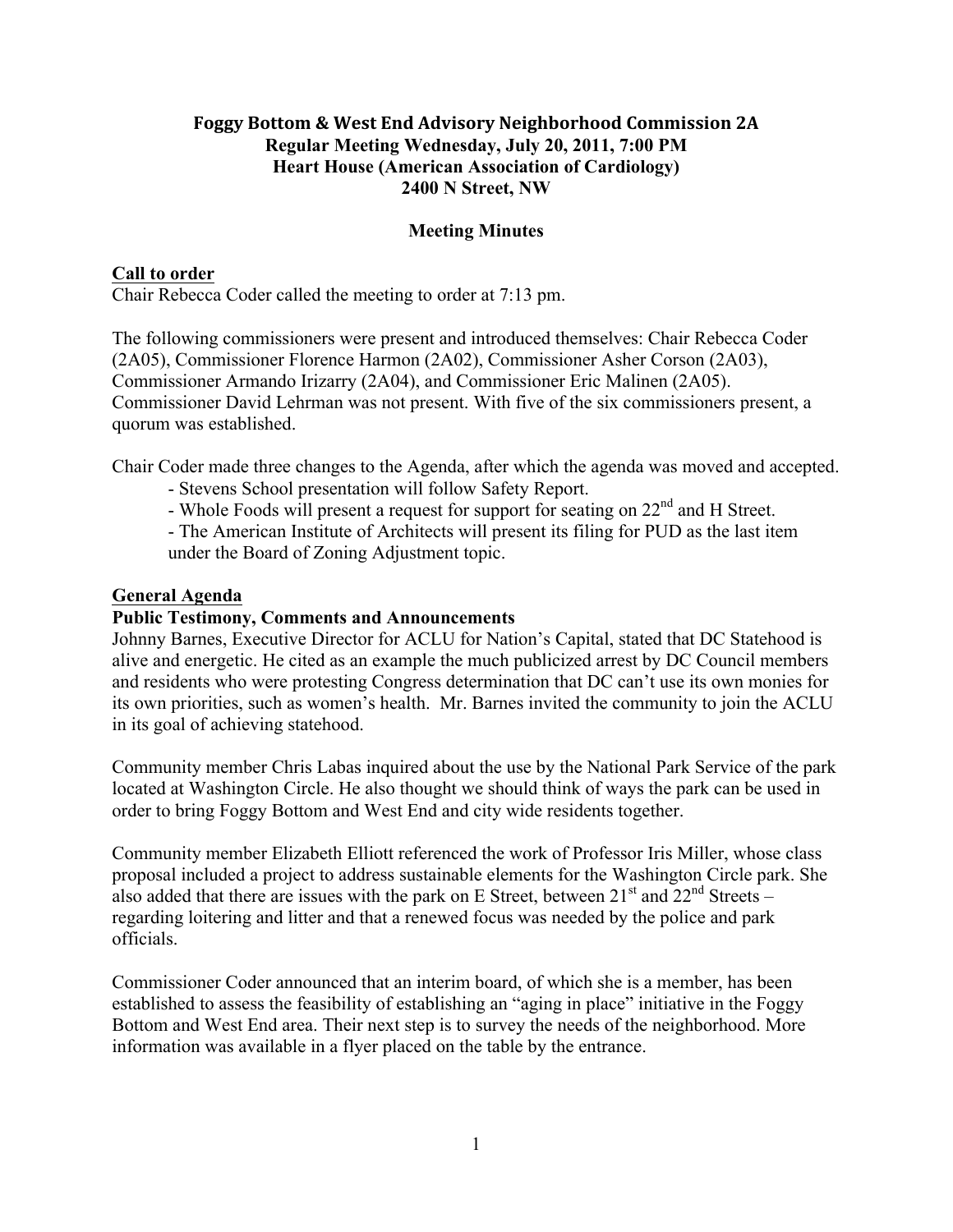Community member Marilyn Rubin stated that she heard that the Watergate in Safeway will close in November 2011. In addition, she had heard that the Post Office may also move out from Watergate since their lease will soon expire.

Commissioner Irizarry also stated he heard this, and expressed concerned about it, and expressed interest in maintaining the Safeway in the community.

Chair Coder understood that the residents of Watergate are working to reestablish retail in the commercial space with a new leasing agent.

### **General Agenda Public Safety Report**

The Public Safety Report was given by Sgt Dyson, Officer Christopher Clemens and Officer David J. Casetta of the Metropolitan Police Department, PSA 207.

The safety statistics reported:

Robberies were down from last year (form 19 to 10), but burglaries increased (from 17 to 25) and auto thefts increased (from 25 to 43). The majority of burglaries and auto thefts were related to GWU campus, its garage parking and break-ins into dorm rooms. The officers are educating students regarding these robberies, burglaries and auto thefts.

There were 24 crimes last month:

- 16 auto thefts on the 900 block of  $24<sup>th</sup>$ ,  $25<sup>th</sup>$ ,  $26<sup>th</sup>$  Streets. In one situation a laptop was left in plain view in the car. The officers suggested that items be secured away from sight. - 5 burglaries in dorms, where the criminal entered from back doors and rear windows. Officers suggested locking doors and windows, removing mail left in front, leaving lights and motion detector lights on.

- 3 robberies (2 occurred in one day). The robberies occurred on June 25 in the 2300 block of M Street and 1200 block of 23<sup>rd</sup> St on June 9at 6-7am. The robbers stole a vehicle from Takoma, Maryland and drove to DC, where they robbed two people and left the vehicle in DC. The police recovered the vehicle, whose owner did not know the vehicle had been stolen. An investigation is ongoing regarding these robberies.

Officer Casetta discussed the efforts by crime patrol to focus on auto thefts, burglaries (in apartments and dorms) and robberies.

Community member Michele Wiltse stated that there has been an increase of graffiti, such as in the alleyways, and Georgetown bridge, mailbox on  $24<sup>th</sup>/25<sup>th</sup>$  and M/N Street. Officers stated they fill out a DPW form regarding graffiti and also forward to the federal government. They use foot traffic patrols to monitor the situation. In addition, Officer Clemens stated that they can have the police gang unit inspect it.

Community member Michele Wiltse stated that there are many bicyclists that are not obeying rules, such as riding on the sidewalks on M Street, not stopping at stop lights, or riding against traffic.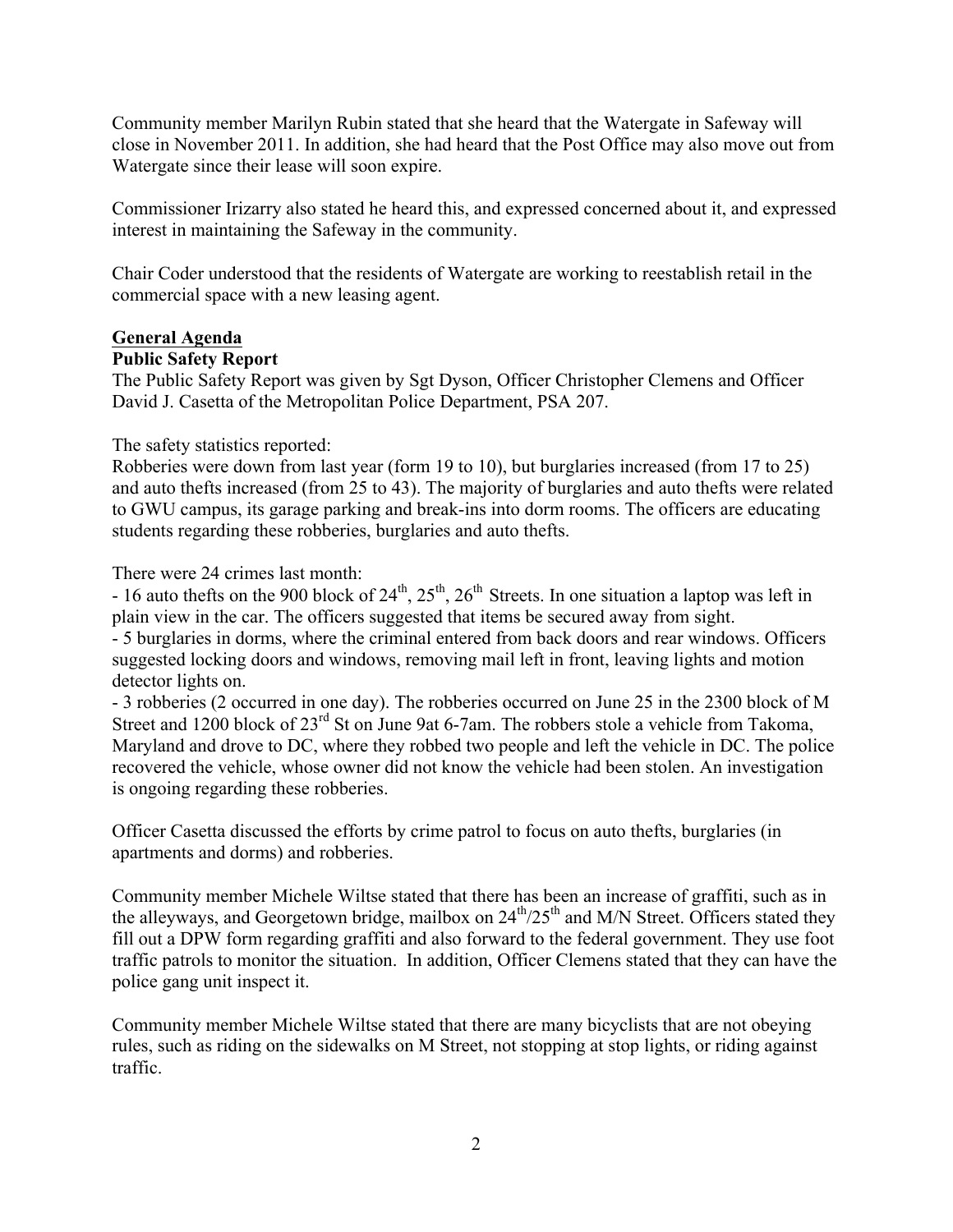Officer Dyson stated she will get the police bicycle units down to the area. She encouraged residents to report issues to 911.

Community member Chris Labas stated that tourists use BikeShare and may not know or be aware of DC rules. He suggested that the police officers talk with BikeShare as an outreach effort and post flyers regarding DC rules with BikeShare.

Community member Elizabeth Elliott stated that the GWU dorms are occupied in the summer by non-GWU students and asked whether there were any statistics relating to this. Officer Casetta stated that MPD doesn't track this.

Commissioner Irizarry did not receive a notice regarding the installation of cables in his SMD, but has noticed the red, yellow, blue lines on the street. Constituent Services Director Sherri Kimbel of Council member Jack Evans' office will find out more information regarding this.

### **General Agenda Historic Stevens School -- update from the Office of the Deputy Mayor for Planning and Economic Development (ODMPED)**

Victor L. Hoskins, Deputy Mayor for Planning and Economic Development (DMPED presented the new plan for the RFP process for the Historic Stevens School. He said that the prior RFP process under the last administration had undergone a legal review. DMPED was told that the process was flawed and needed to start anew. The target date for the new RFP is early to late September. The goal is to have a transparent and smooth process.

Deputy Mayor Hoskins stated that, according to DC law, the DC Council determines whether a property is surplus. Before it does, the Council wants to understand who will develop the property, how it will be used and what community benefits it will generate. The Council will want to know who are the bidders, the selection criteria, and the finalist.

In response to Commissioner Irizarry query regarding the bidding process, Deputy Mayor Hoskins stated that DEMPED will evaluate responses, and present all of them to the community. DMPED will evaluate the responses to deem if they are responsive to the RFP criteria, and will exclude those that aren't (such as those that do not provide financial information or an education focus). Bidders will present their offers to the community and the ANC.

Commissioner Harmon noted the intense interest of the charter school community in usage of the school, consistent with the DC laws permitting the right of first refusal to surplus DCPS school buildings, and asked how charter schools would be selected in coordination with the DMPED selection of the developer. In response to this question regarding the process, Deputy Mayor Hoskins explained that Stevens School has not yet been defined as a charter school. DMPED will include the ANC resolution (regarding keeping Stevens School development with an educational focus consistent with the school's African American history), as an exhibit to the RFP. Deputy Mayor Hoskins will work with the Deputy Mayor for Education regarding the school selection process and coordination of the developer partnership process.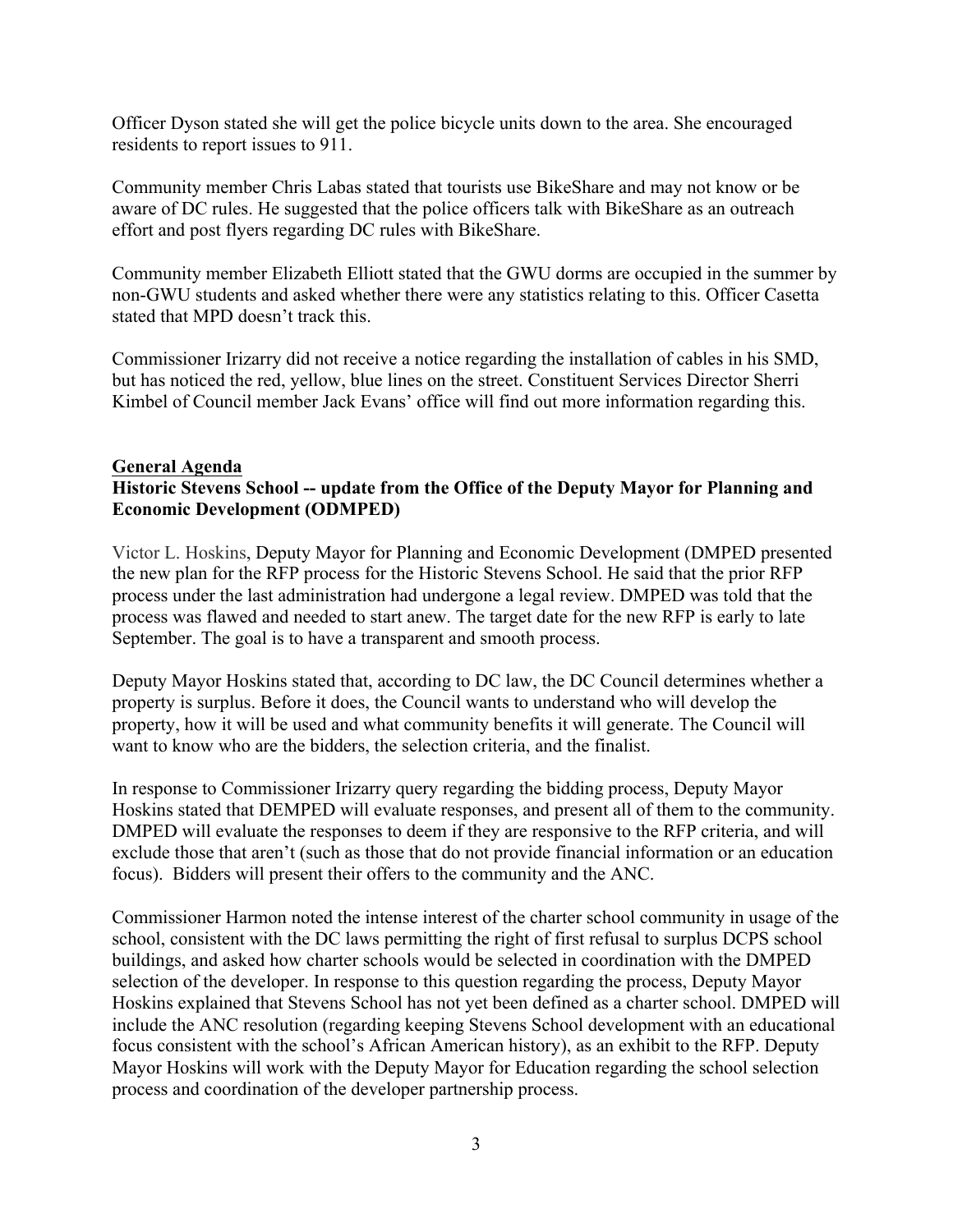Community members congratulated DMPED on listening to the community regarding the Stevens School process and the community's desire to continue an education purpose consistent with the historic building African American history.

### **General Agenda**

### **Update GWU Hospital Radiation Oncology Unit relocation**

Chair Coder stated that GWU Hospital has found a few sites in commercially zoned buildings on K Street to relocate the Radiation Oncology Unit. She thanked Council member Jack Evans and his office for responding to community concerns.

### **General Agenda**

### **10K Race for DC Road Runners and DVLEAP (Saturday October 1, 2011)**

No one was present to discuss the 10K Race for DC Road Runners and DVLEAP.

### **General Agenda**

### **Overview of the GWU Museum Project**

GWU presented an overview of its museum project, which will be located on Square 102 on the corner of  $21<sup>st</sup>$  and G Street, where a rose garden currently exist and across the street from Tonic Bar and Restaurant. This is the 4th site that was approved for development as part of the 2007- 2025 campus plan . GWU is filing for a  $2<sup>nd</sup>$  PUD stage. The zoning will stay the same as R5E, and the facility will encompass 25,000-26,000 square feet.

The museum project is currently only in the concept phase. It will house GWU's DC collection and will involve different partners. It will encompass a 4 story building that will incorporate and connect to Wood Hall. GWU will present the full plans at the ANC2A's September meeting.

Commissioners commented and raised issues:

- Commissioner Corson inquired about amenities and variances and was told that the project has not reached that stage yet.

Community members raised issues and concerns:

- relocation of the roses elsewhere on the campus.
- a plaque indicates the donor of the rose garden
- enclosing the quad
- retaining a pedestrian passageway

### **General Agenda**

### **Redistricting of Wards and ANCs**

Chair Coder stated that the Wards and ANCs have to be redistricted as a result of the 2010 census. GWU made a big effort to encourage their students to complete the Census forms and be counted. Chair Coder stated that since the last Census in 2000, there has been more development, adding more condominium and apartment units and therefore residents.

Sherri Kimbel of Council member Jack Evans office presented an overview of the ANC redistricting process as a result of the 2010 census.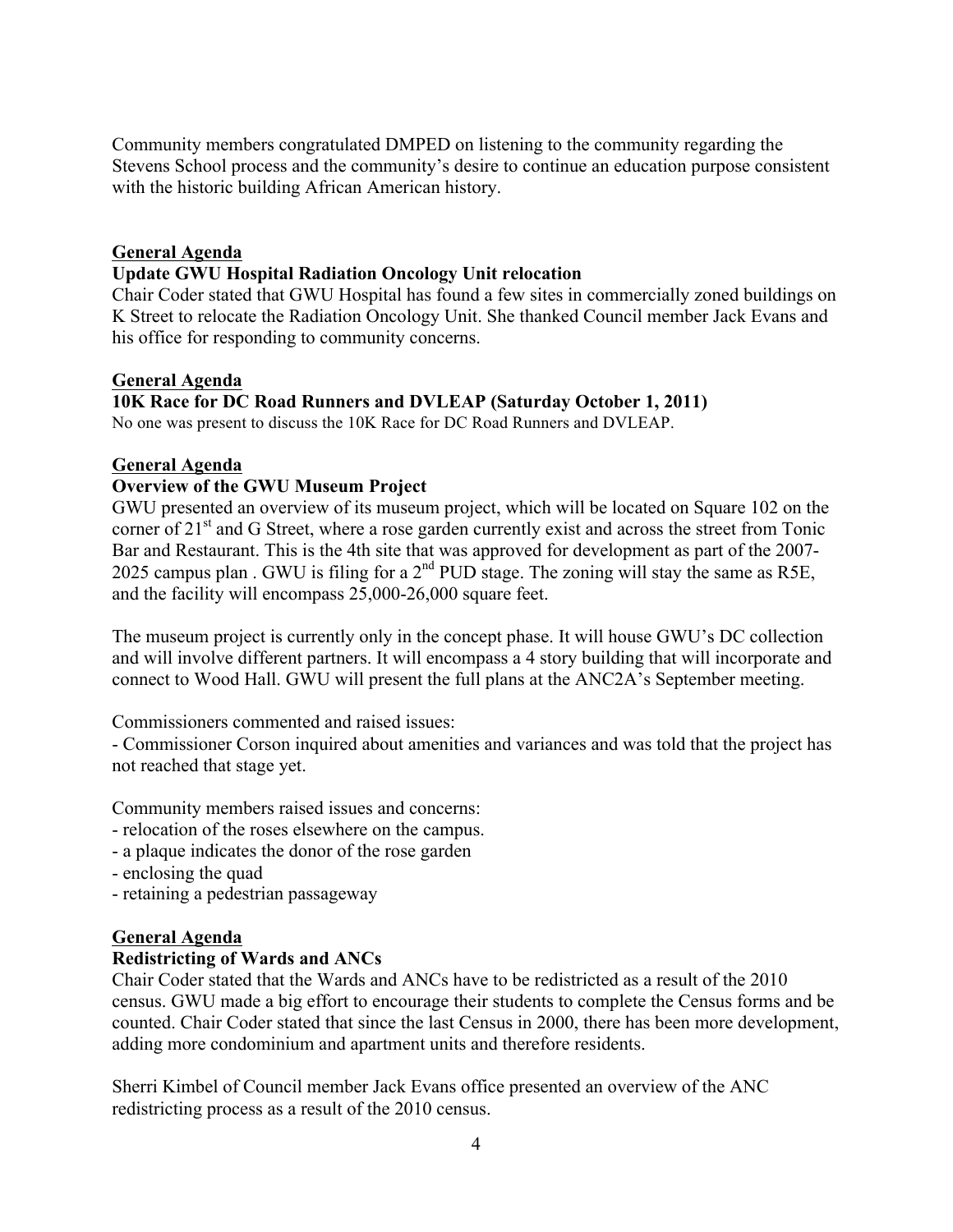The outer boundaries of the Foggy Bottom/West End area will not change. Ward 2 will lose the Shaw area but pick up the Penn Quarter area, which will be designated as ANC2C.Verizon Center and Convention Center will remain in Ward 2.

DC law requires that a single member district represents 2000 people  $+/-5\%$ . Commissioners still have to live in the ANC they represent. The election for new ANC commissioners will be held November 2012 and the elected Commissioner will take office in January 2013.

The authority to draw the boundaries of the single member districts lies with District Council members. Each Council member will make recommendations to changes in their Wards to the At- Large Council members and the Council Chair. The Council has the final vote on the changes.

The DC Office of Planning will confirm the populations to ensure that changes meet the criteria.

Sherri Kimbel stated that it was important to Council member Jack Evans to hear community concerns regarding the redistricting process.

A redistricting committee was created to work on the of ANC2A. Council member Jack Evans appointed three co-chairs -- chair of the ANC2A (Rebecca Coder), Asher Corson of Foggy Bottom Association and Barbara Kahlow of West End Citizens Association). Jack Evans also asked GWU to select a representative to serve on the redistricting committee and the representative is Brittany Waddell. Additional members of the committee include Commissioner Florence Harmon, ANC2A Executive Director Susana Baranano. Anyone is invited to attend the redistricting meetings and have input in the process.

The Ward 2 Task Force which includes the ANC chairs held its initial meeting at Council member Jack Evans office. The ANC committees are to provide status reports at August 1 and September 1. The whole process has to be completed by October 11. All changes have to take place by the end of the year when the ANCs will be redrawn.

This ANC2A will be entitled to 1-2 additional commissioners to represent the area that has experienced additional residents.

Commissioners commented and raised issues regarding the redistricting process:

- Commissioner Harmon asked whether one can see where the new residents are residing.

- Commissioner Corson stated that the ANC boundary changes will be presented as one bill which the Council will vote on.

Community members commented and raised issues regarding the redistricting process. - More information on the counts (number of students in GWU dorms) is needed in order to determine the single member districts. GWU will give a status report in August regarding these numbers.

- Goal is to maintain neighborhood integrity.

- Ward task force meetings should be public.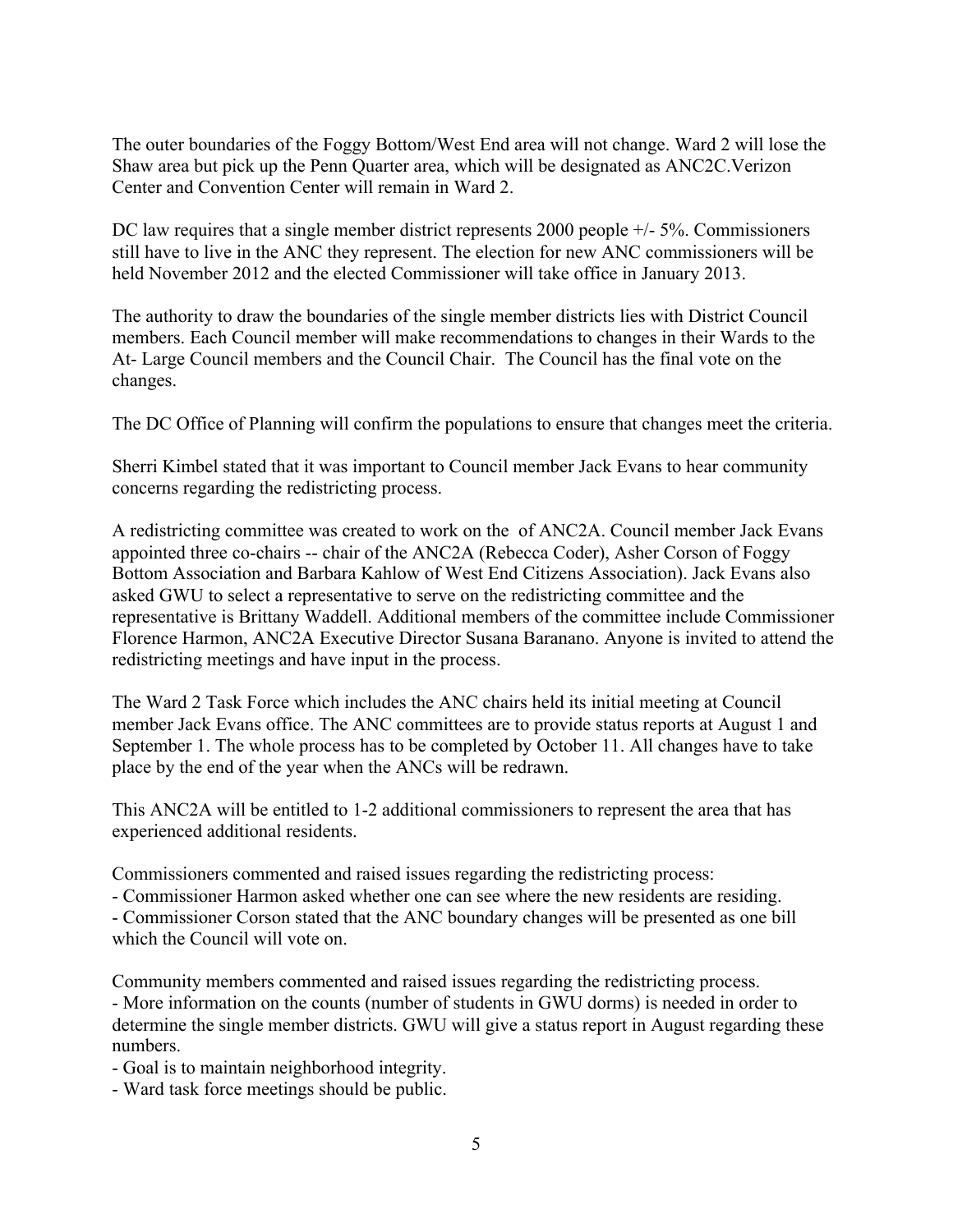### **Regulatory Agenda Alcohol Beverage Control Board matters - ABC Board decision on change of hours for Rivers restaurant (Watergate)**

Commissioner Irizarry stated that this ANC2A did not object to the license for the Rivers restaurant in Watergate. However, in September/October 2010, Rivers amended its application to change the hours of closing from 12am to 1am daily. Currently the closing hours are 10:30 pm on Monday thru Thursday, and 11 pm on Friday through Sunday.

In September 2010, the ABC board approved the license to the new owners of Rivers with the same hours, allowing it to close on midnight. The ANC2A supported their application with no objection on condition that the hours would not change.

In October 2010, Rivers wrote to ABC requesting extension of hours to 1am. The ABC approved the extension with no finding of fact. Neither the ANC2A nor the neighborhood received notice from ABRA or Rivers of their planned change of hours because Rivers has said that this change wasn't significant. Commissioner Irizarry has received many complaints from Watergate residents of patrons walking at 1am alongside the Watergate residences and disturbing the peace and quiet.

The owners and managers of Rivers stated that they have learned many things in operating Rivers. They learned they had to obtain an entertainment endorsement from ABRA for the patio seating 50 people and a piano bar. During the hours between 12pm to 1am, they do not have many patrons, averaging about \$220. They will consider changing the hours back and be respectful of the neighbors. They have not received any noise complaints from neighbors in the last 8 years.

Rivers has reached out to the community and will meet with them again next Tuesday. The kitchen has to be open up to 2 hours after liquor has stopped being served.

Community members commented and raised issues:

- Watergate residences can be seen from Rivers' patio.
- encourage ANC2A to pass a resolution to ask ABRA to rescind the change of hours

- ANC2A needs to tell ABRA that they can't make their own rules and say neighbors don't matter

- ANC2A should tell ABRA that it was a wrong decision
- the community and Rivers can work it out
- Watergate retail needs help
- Watergate Hotel had/has liquor license and is allowed to stay open to 2am
- Would like to have Rivers in Watergate

Commissioners commented:

- Commissioner Harmon suggested that if Rivers does not roll back its hours in one month, the ANC2A will pass a resolution to have ABRA rescind its hours and monitor the situation. She added that she wanted to have a waiting period so the community and Rivers can work it out and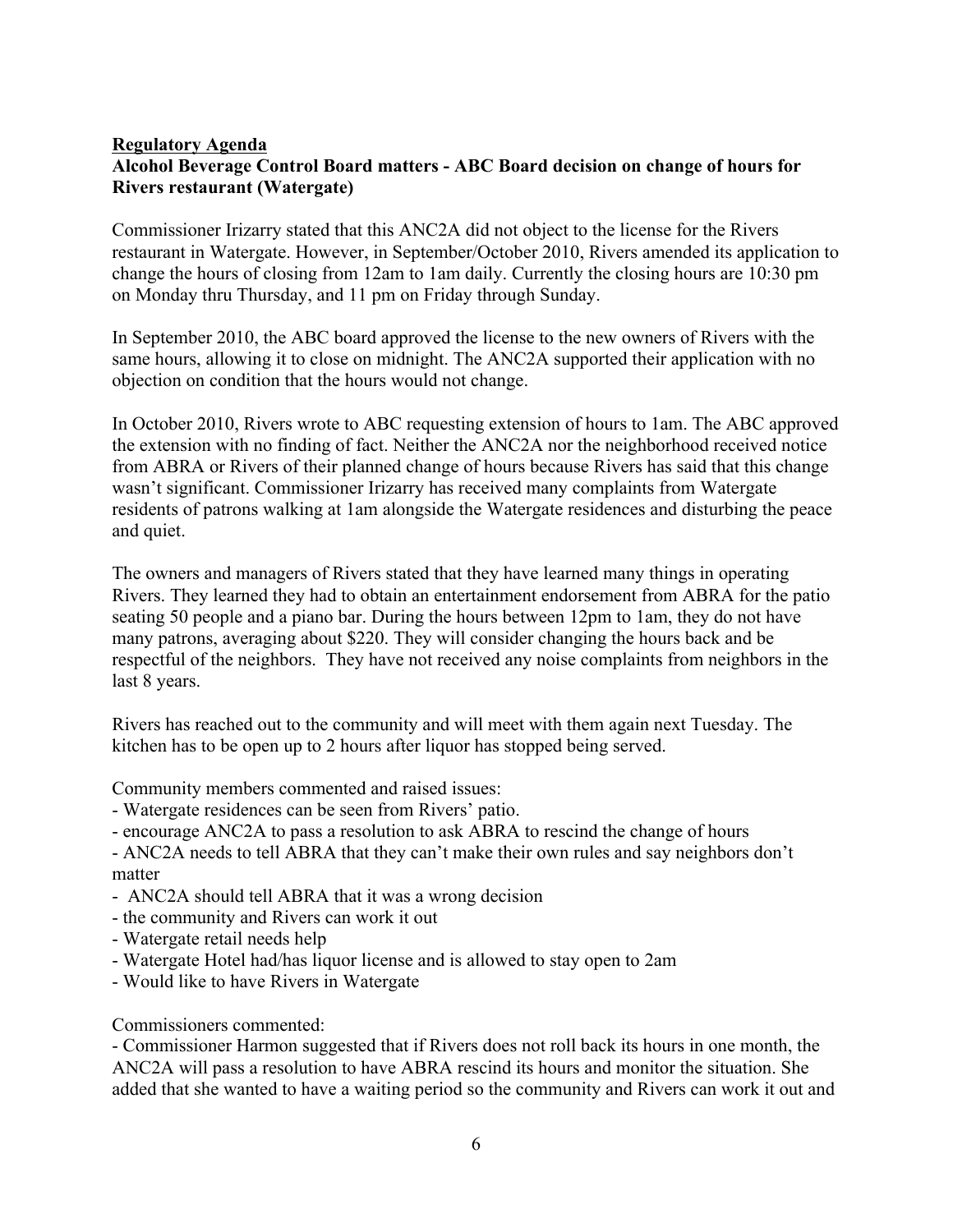have a special meeting in August if necessary. She expressed concern with the ABRA and Rivers for not respecting the process by extending the River's hours without public notice, by characterizing the change as insubstantial, and by stating in the Rivers' request letter for this change that it was just "tweaking" its application.

- Commissioner Corson hoped that it could be worked out, but asked that the ANC2A request ABRA to rescind the extension of hours, advise ABRA they should not have extended the hours in the first place without notice to the neighborhood. He did not agree with the other commissioners to allow time for a neighborhood meeting with Rivers. He was concerned that Rivers thought that the change of hours would not be of concern to the neighborhood and made the changes "behind their back."

- Chair Coder expressed the desire to balance the needs of the residents with the retail and commercial establishments. She added that the ABC Board looks to have neighborhood work out any issues with the retail and commercial enterprises. However, the ABRA and ABC Board should have given public notice to the neighborhood and the ANC.

- Commissioner Malinen stated he wanted ANC2A to send a letter requesting that the hours be rescinded and that the process of notification be followed. The letter should also inform the ABC that they made a mistake. The procedural problem is glaring and the community found out about it in a round about way.

- Commissioner Irizarry proposed a resolution for the ANC2A- to write to the ABC Board and petition them to reconsider approval of the extension of hours for Rivers. He asked that the hours be changed back and that the board void their approval action. The resolution requires the ABC Board not to assume that change of hours is inconsequential and to alert the ANCs and neighborhood of such changes in the future.

- Commissioner Irizarry suggested to hold the resolution to allow a time period during which the neighborhood and Rivers can meet and make a voluntary agreement. If they do not resolve the issue, then the ANC2A will ask for rescission of the change of hours. The resolution would include language to let the ABC Board know that their actions were inappropriate and that they need to give notice to the community and the ANC.

- Commissioner Corson asked that language be included to rescind the additional time. Commissioner Irizarry considered Commissioner Corson's amendment as friendly.

Commissioner Irizarry made a final motion to write to the ABC Board to expressing the concerns raised and request that they rescind the extended hours and re-establish the hours of operation until 12am. The ANC2A approved the motion. (Appendix X) **VOTE 5-0.**

## **Regulatory Agenda: Public Space matters**

### **Toni Morrison bench at Lisner Auditorium**

GWU asked the ANC2A for approval of installing a plaque on and next to a bench that will be located south of the Hippo next to the Lisner Auditorium. The bench is provided by the Toni Morrison Foundation and is not segmented. GWU stated that Lisner was desegregated in 1944,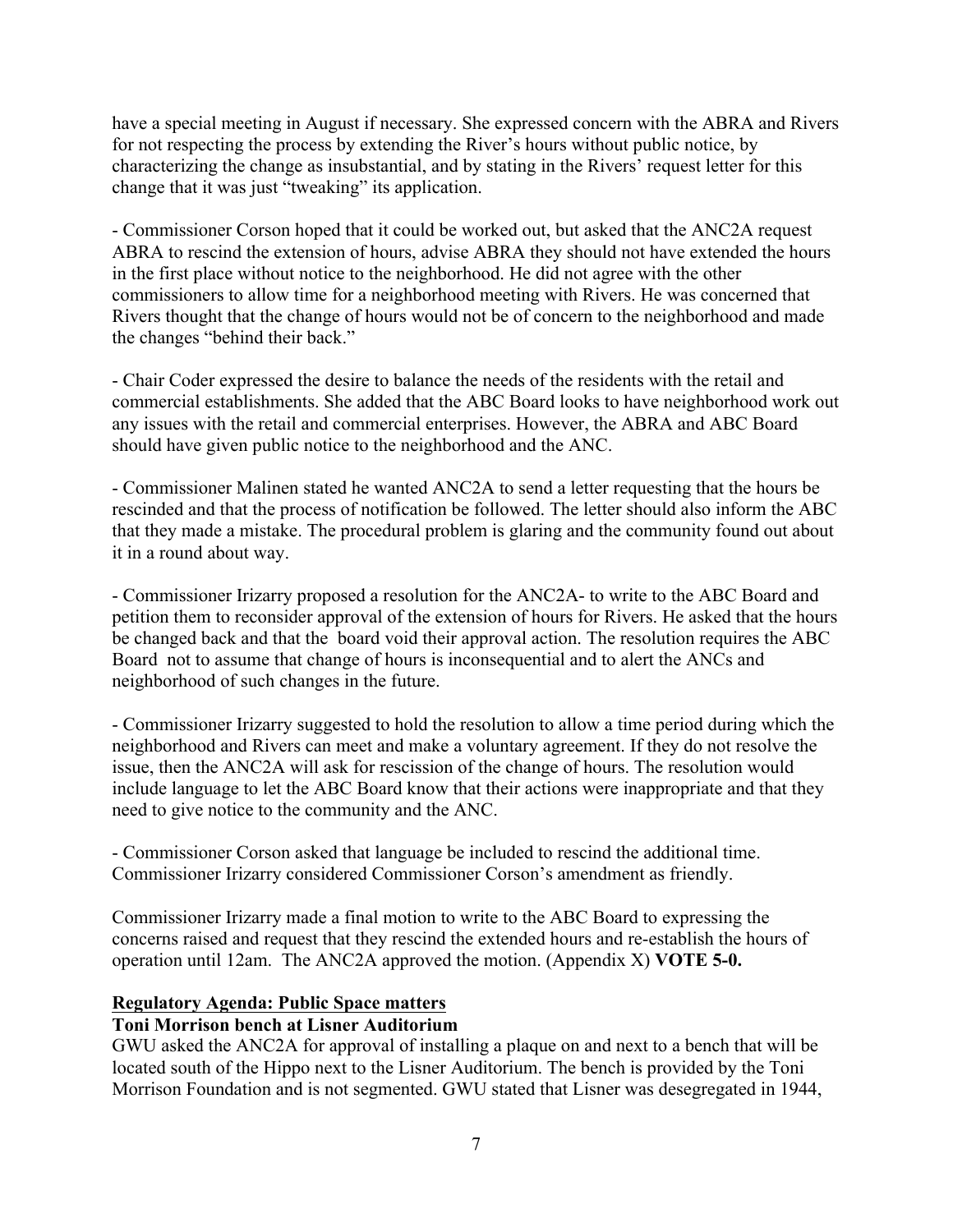one of the first buildings to do so. ANC2A approved the motion to write a letter of support for this bench and the supporting plaque (Appendix X). **VOTE: 5-0**

# **Regulatory Agenda: Public Space matters**

## **Outdoor tables at Starbucks – 1959 E Street**

Starbucks on 1959 E Street was not present to present plans and Commissioner Malinen reviewed what the Public Space Committee had sent to the ANC. The plans included placing three tables with eight chairs within the space on the sidewalk behind the bushes. ANC2A approved this plan with no objections. (Appendix X) **VOTE: 5-0**

## **Regulatory Agenda: Public Space matters**

## **Whole Foods on 22nd and H St Seating**

Whole Foods located on 22<sup>nd</sup> and H Street will open September 6. They requested support from ANC2A for a public space permit to provide seating on 22<sup>nd</sup> Street and I Street block nearby its entrance. The hours for outdoor café will be the same as the store – until 10pm.

Whole Foods also requested expedited support so that this agenda item be placed on the August agenda to coincide with the opening of the store in September.

Commissioners Corson wanted a see-thru fence as the boundary of public space. Chair Coder proposed a motion for sending a letter of support to the Public Space Commission for Whole Foods to provide cafe seating on 22nd and I Street and that this request be included at the earliest available committee hearing. The ANC2A approved this motion. (Appendix X) **VOTE: 5-0**

## **Regulatory Agenda**

## **Board of Zoning Adjustment - 7/11 Hours Extension**

Commissioner Corson stated that the 7/11 is currently open from 7am to 11pm. He stated that the 7/11 had made agreements with the Foggy Bottom Mews, and the community members residing in the houses next door and across the street. None of these neighbors have opposed the extension of these hours.

Commissioner Corson proposed that the ANC2A pass a resolution to approve the 7/11 extending its hours to 24 hours on a temporary 1-year trial period, with the condition that there are no operational changes to the original agreement (such as trash pickup). After the one-year trial period, the impact of the extended hours will be evaluated.

Commissioners commented and raised issues:

- Commissioner Harmon requested another condition to the resolution - that the 7/11 remain as the same franchisee.

**-** Commissioner Malinen requested that after the one year trial period, the 7/11 need not reapply and refile, on the condition that there are no adverse impacts.

- Chair Coder stated that the BZA can address Commissioner Malinen's concerns in its final order.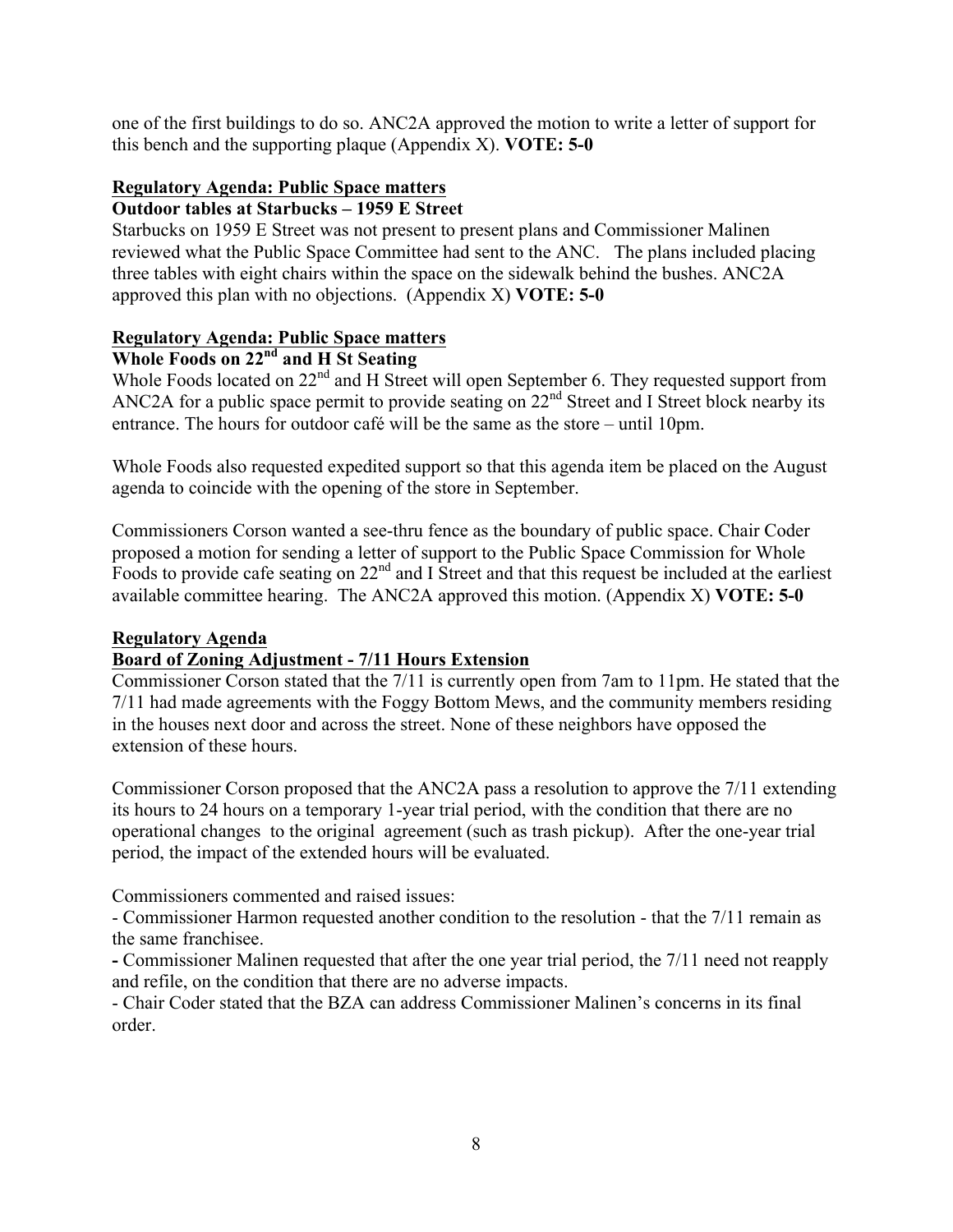Commissioner Corson proposed a final motion to support the 7/11 extension of hours, subject to one year review from the ANC2A at a monthly meeting, at which the community will assess the situation and that the franchisee remain the same.

The ANC2A approved the extension of hours for 7/11. **(Appendix X) VOTE: 5-0**

## **Regulatory Agenda**

**Board of Zoning Adjustment - American Institute of Architects PUD extension**

American Institute of Architects requested a PUD extension of two years because of the current financial situation which has delayed renovation.

Commissioners commented and raised questions.

- Chair Coder stated that the SP2 zoning test amendment has become regulation which was the crux of the argument used by the applicant for justifying a PUD. She preferred the applicant go through the BZA given the request is for minor relief.

- Commissioner Malinen stated that he has fought changes to zoning and has asked for relief to roof structure and height. He also added that he liked some of the features but didn't feel it was necessary for them to go through a PUD, but instead should go through the BZA.

- Commissioner Harmon stated she agreed with Commissioners Malinen and Coder.

- Commissioner Malinen proposed a resolution regarding this PUD extension, stating that the conditions changed to a different zoning without merit (Appendix X).

- Commissioner Corson expressed concern regarding the perceived misuse of the PUD process by the firm of Goulston & Storrs.

The ANC2A Commission approved this motion. **VOTE: 5-0.**

Commissioner Harmon presented a motion to have her send thank you letters to DC regulatory agencies who assisted with the Shadow Room/Sanctuary 21 matters. ANC2A passed the motion. **VOTE: 5-0.**

Commissioner Irizarry asked for a motion to have him send on behalf of the Commission a letter of thanks to the National Park Service regarding Jaurez Circle. **VOTE: 5-0**

## **Administration**

## **Third Quarter Financial Report**

Commissioner Malinen presented the 3rd Quarter Financial Report. He reported that ANC2A has a balance of \$25,000, with \$1,600 going for salary, \$2,000 for purchase of services (legal advice for the nightclub issue) and received an allotment of \$7,600. Typically, the ANC's monies are used for supplies and legal services that extend the reach of its power to benefit the community.

The 3rd Quarter Financial Report was approved. **VOTE: 5-0** 

## **Adoption of June 15 and May 18 Minutes**

The May 18 and June 15 minutes, with one editorial change to the June 15 minutes, were approved**. VOTE: 5-0**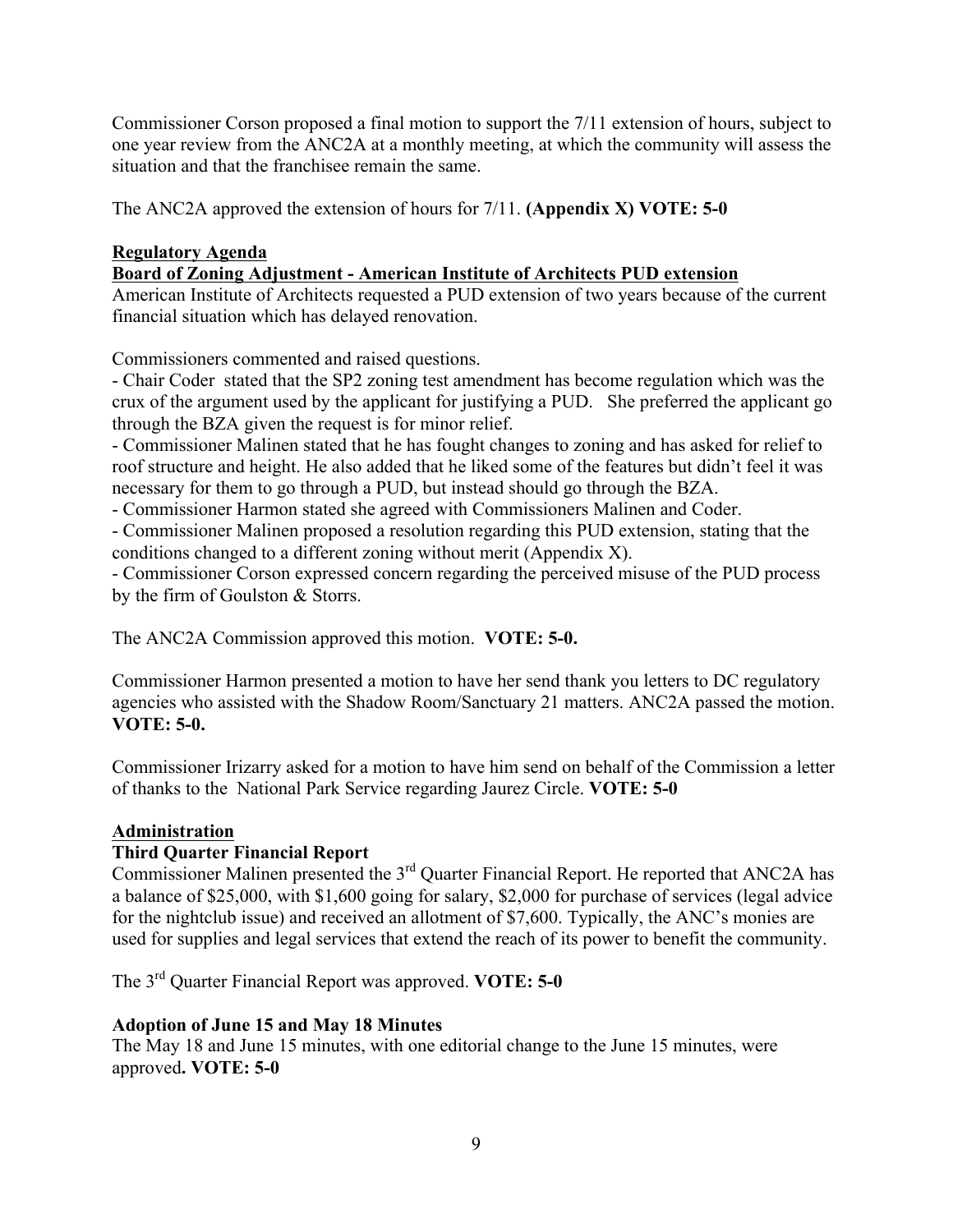## **Announcements from the Chair**

There being no further business, the Commission adjourned at 10:30 PM.

*Approved September 21, 2011*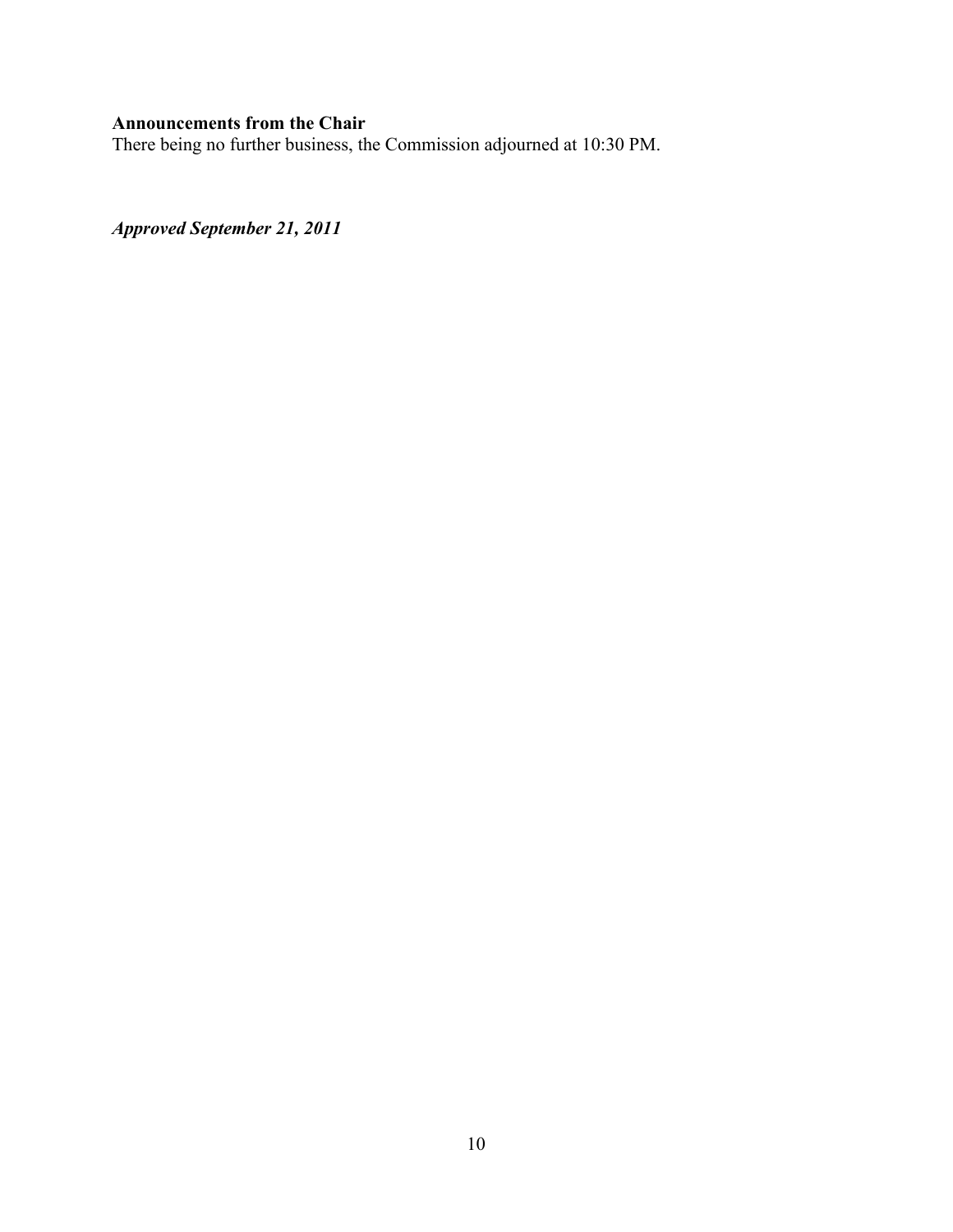

c/o West End Library 1101 24th St., N.W. Washington

DC 20037

July, 23 2011

Mr. Nick Alberti, Interim Chair Alcoholic Beverage Control Board 2000 14th Street, NW, Suite 400S Washington, D.C. 20009

## Re: ABRA-060020 / ABRA-085729, Watergate 600, LLC, t/a Rivers at the Watergate, 600 New Hampshire Avenue, NW

Dear Chairman Alberti and Members of the Board:

At a duly noticed meeting on June 16, 2010, and with quorum present, the Foggy Bottom and West End Advisory Commission 2A considered the application for the renewal of an alcoholic beverage license for the restaurant at 600 New Hampshire Avenue NW in the Watergate complex. The ANC did not object to this renewal because it did not extend the hours of operation, which have historically been to 12:00 am under the license, but, in fact, the restaurant had closed at 11:00 pm (see License No. ABRA-060020). On September 29, 2010 the Board approved transfer of this license, on a no substantial change basis, to Watergate 600, LLC, t/a Rivers at the Watergate.

On October 14, 2010, the new licensee wrote to the ABC Board requesting to "tweak" its operating format by extending its hours of operation from 12:00 am to 1:00 am on the basis that no dwellings can be seen from the premises and that licensee's predecessor was never the subject of peace, quiet, and order complaints. Citing D.C. Code S. 25-404(b)(3) and (4) (Application for Approval of Substantial Change in Operation), the licensee argued that this change was not "potentially of concern to the residents" and would not constitute a "substantial change in the nature of the operation."

Neither the ABC Board nor ABRA gave notice to the ANC nor to the community of licensee's request to extend the hours of operation. On October, 27, 2010, licensee's request was approved by ABRA (see License No. ABRA-085729). There is no record of any hearing wherein the merits of licensee's request to extend the hours was discussed, nor did the ANC receive notice of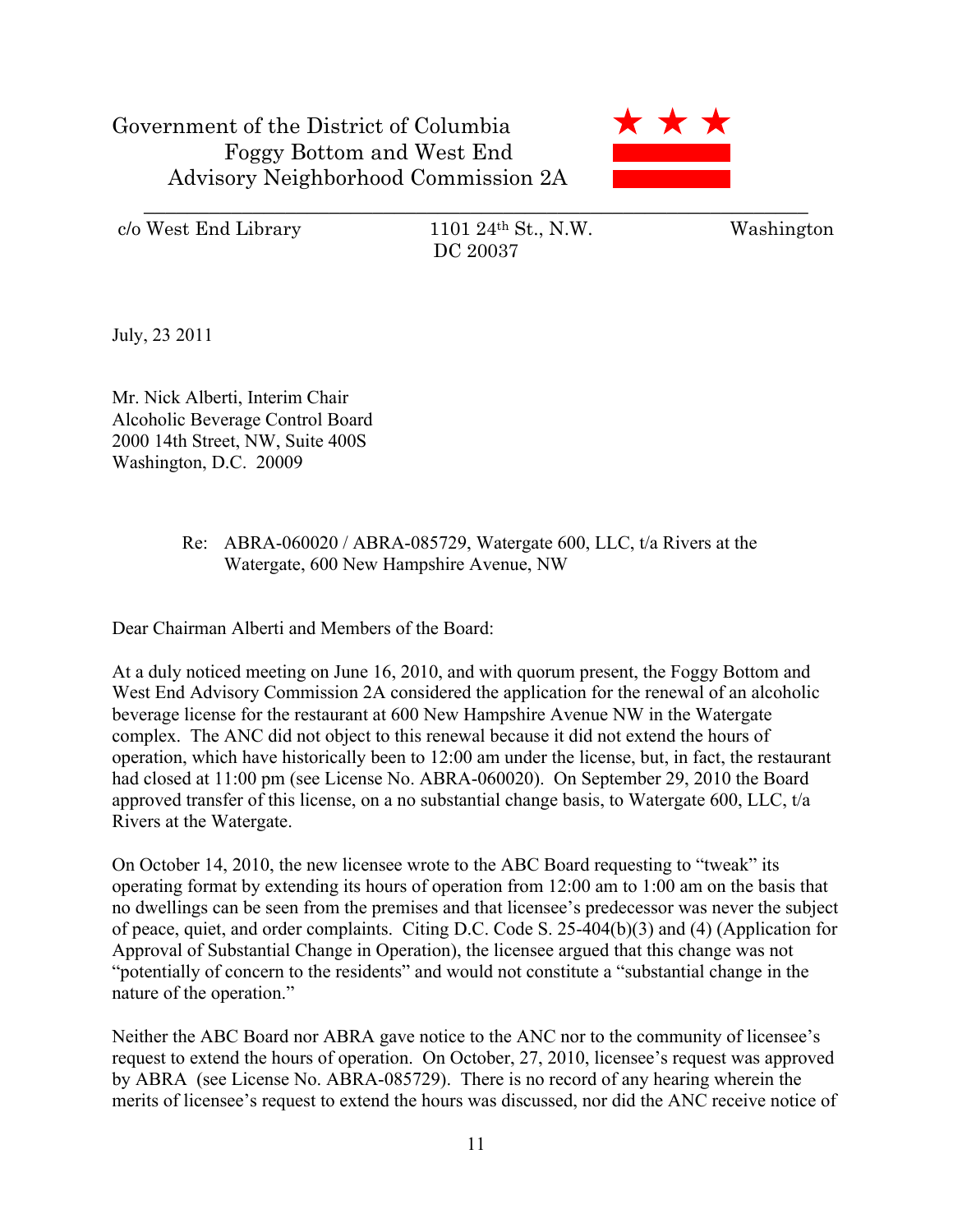any such hearing, if there was one.

The change to extend the hours of operation from 12:00 am to 1:00 am is indeed a substantial one for our neighborhood. There are dwellings in the same block as the Rivers restaurant. Since the extension of the hours of operation, we have received complaints from residents about the noise that the restaurant patrons make when they leave the restaurant at the new extended hours. This is affecting the residents' peace, quiet, and enjoyment of their homes.

Extending the hours of operation from 12:00 am to 1:00 am is a "substantial change" within the meaning of D.C. Code **§** 25-404. The lack of notice in this instance deprived the ANC and residents the opportunity to provide valuable input to ABRA regarding the extension of hours.

At its duly noticed, regularly scheduled meeting on July 20, 2011, with 5 of the 6 commissioners present constituting a quorum, ANC 2A voted unanimously (5-0) to approve the attached resolution which gives notice to the ABC Board and ABRA that extensions of hours of operation and similar changes to licenses are in fact a substantial change within the meaning of D.C. Code **§** 25-404, and therefore require, and we request, that the ABC provide timely notice under its regulations to ANC 2A so that we may consider those changes and that ABRA rescind the extension of hours of Rivers at the Watergate and set the closing hours of operation to 12:00 am.

## ON BEHALF OF THE COMMISSION

Respectfully submitted,

Rebecca Coder Chair

Cc: Commissioner Armando Irizarry, 2A-04 Michael Fonseca, Counsel for the Applicant Fred Moosally, Director, ABRA Martha Jenkins, General Counsel, ABRA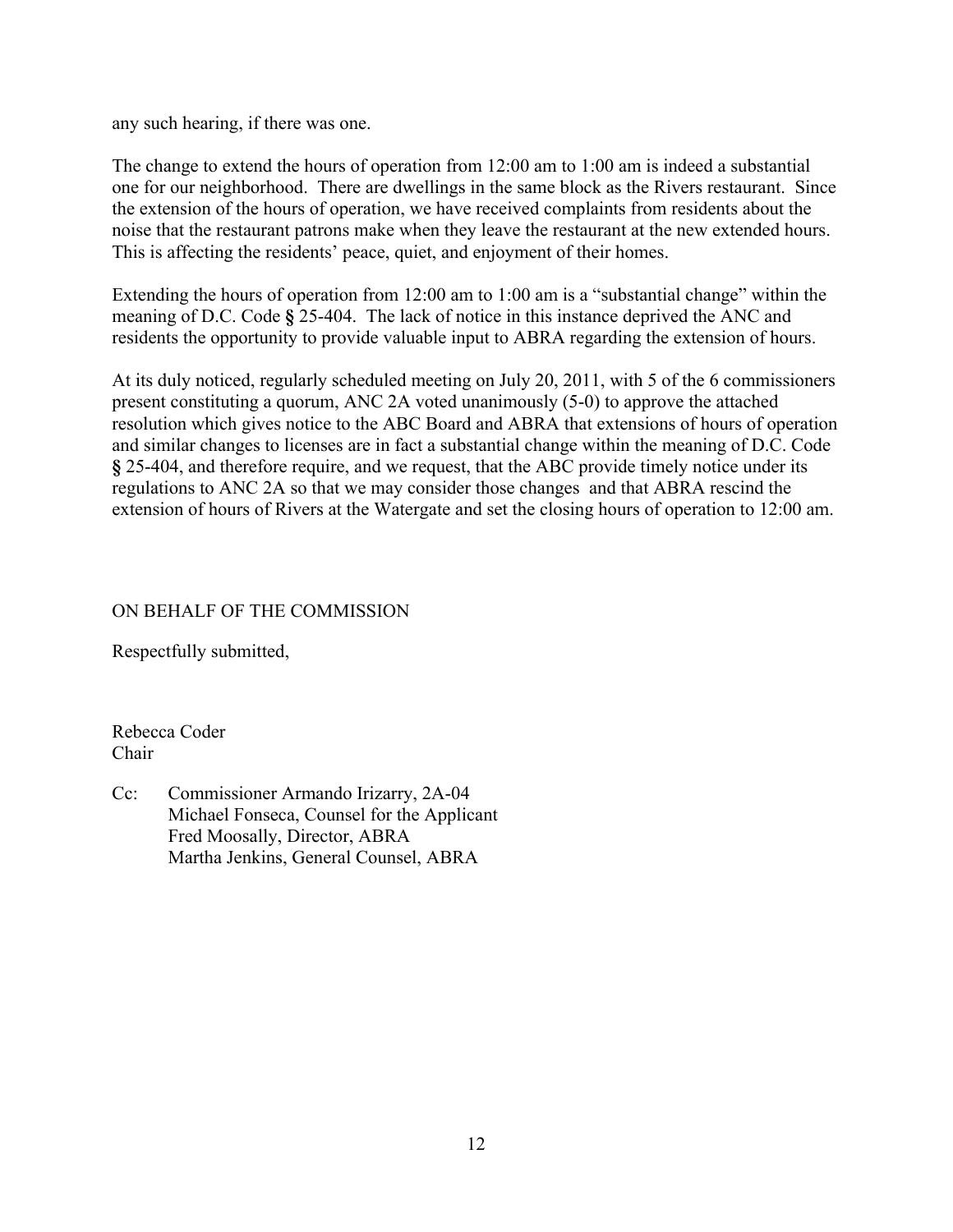## **ANC 2A Resolution Regarding Substantial Change and Proper Notice**

WHEREAS, DC Code § 25-404, titled Application for Approval of Substantial Change in Operation, requires that the Alcoholic Beverage Control Board ("the Board") provide notice to the ANC before making a substantial change in the nature of the operation of a licensed establishment;

Changes in hours of operation, sales and/or entertainment, among other changes, are substantial for the ANC because those changes may affect peace, order, quiet and real property values of residents:

The location of the establishment is not a proper factor to consider in determining whether a change is substantial, because the noise or other nuisance that an establishment's patrons produce when they leave the establishment may affect homes that are in the same block or vicinity of the establishment, even if they not immediately adjacent or within sight of the establishment;

Therefore, be it RESOLVED that any filing by an applicant to amend its application pursuant to DC Code§ 25-404, should be considered to be substantial if the amendment relates to changes in hours of operation, sales, and/or entertainment;

And, be it further RESOLVED that this ANC respectfully requests that the Board and ABRA provide the ANC with timely notice of any such application for amendment so that the ANC can consider the amendment and provide feedback or make recommendations to the Board and ABRA.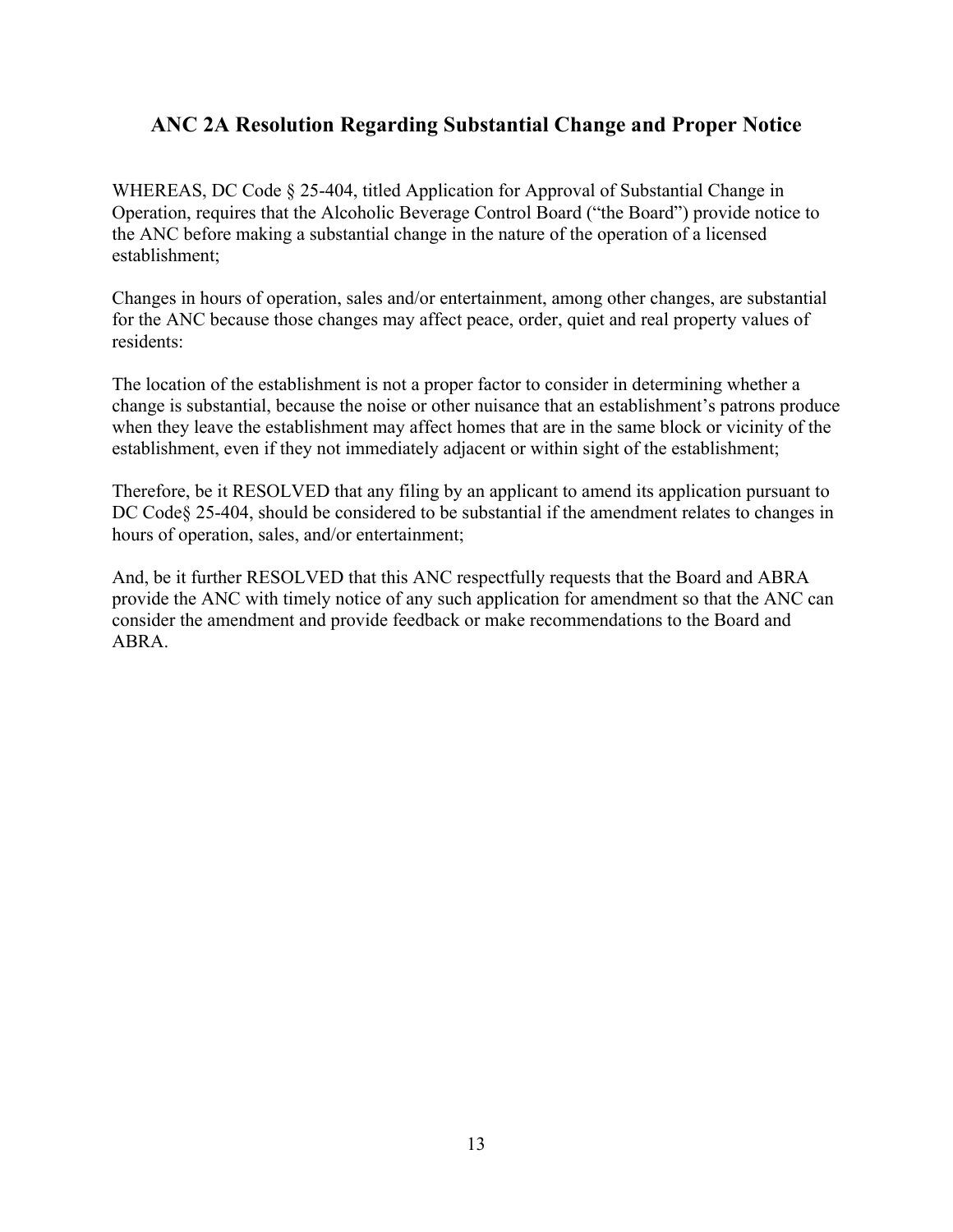

c/o West End Library 1101 24th St., N.W. Washington DC 20037

July 23, 2011

Meridith Moldenhauer, Chairperson DC Board of Zoning Adjustment 441 4th St., N.W. Suite 200 Washington, DC 20001

## **Re: BZA Case No. 13596, 912 New Hampshire Avenue, NW**

Dear Chairperson Moldenhauer and Members of the Commission:

At its duly noticed, regular monthly meeting on July 20, 2011, with 5 of 6 commissioners present constituting a quorum, ANC 2A voted unanimously (5 to 0) on the following resolution:

WHEREAS on November 10 and December 2 1981, the District of Columbia Board of Zoning Adjustment considered the application of 7/11 at 912 New Hampshire Avenue, NW to operate a small "grocery store and delicatessen" within the Foggy Bottom residential community;

WHEREAS ANC 2A protested this application and zoning change before the Board of Zoning Adjustment on the grounds that it was a "chain store" that would bring negative impacts to the surrounding neighbors including increased litter and noise;

WHEREAS the 7/11 at 912 New Hampshire Avenue NW is seeking to extend their operating hours to 24 hours a day;

WHEREAS many of the neighbors surrounding the 7/11 support the extension and there has been no expression of opposition from surrounding neighbors;

WHEREAS the 7/11 at 912 New Hampshire Avenue NW has maintained a good reputation among neighbors for keeping a clean and well-tended property in Foggy Bottom;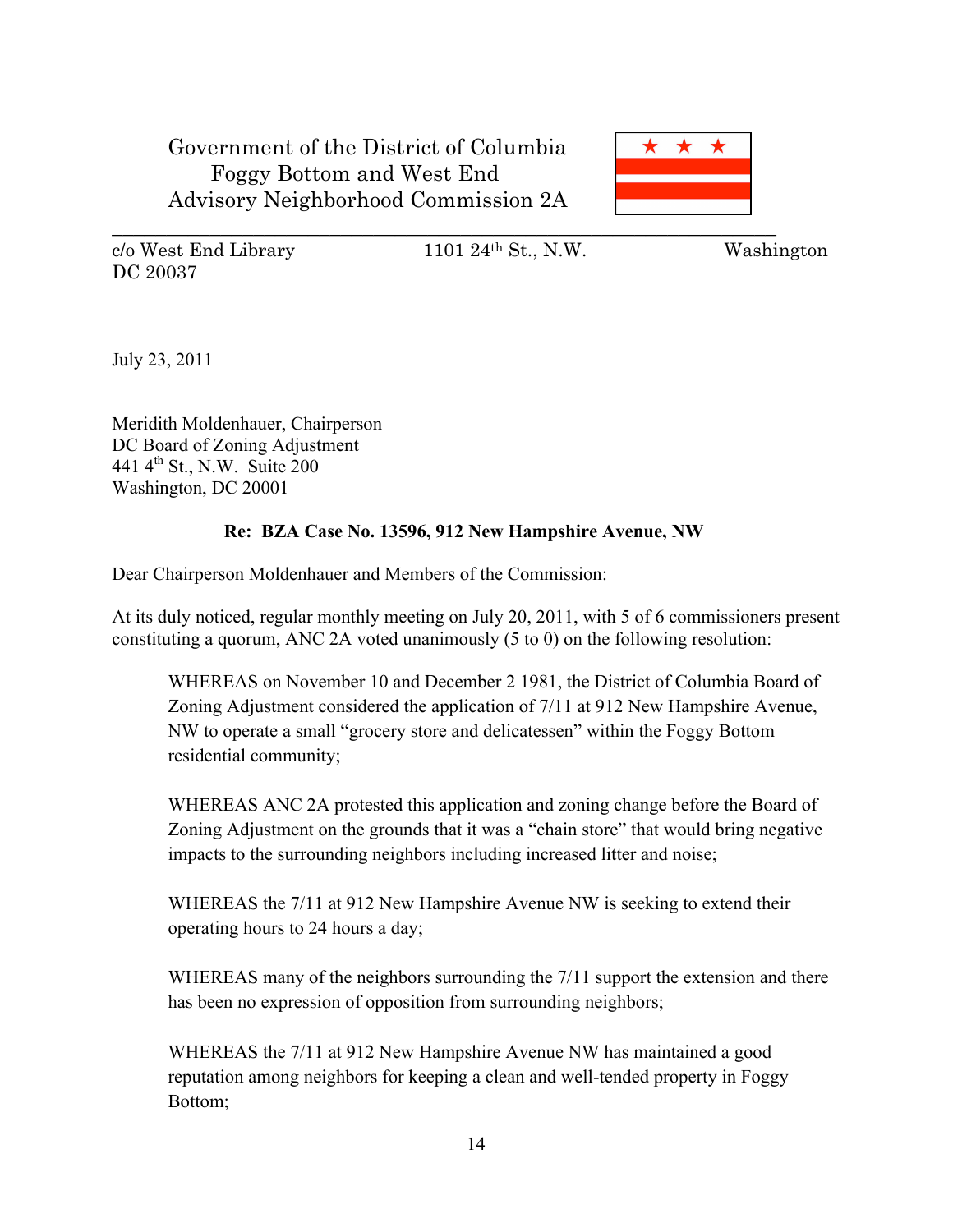WHEREAS 24 hour operation still could present certain problems to the Foggy Bottom residential community such as unwanted noise;

THEREFORE BE IT RESOLVED THAT ANC 2A supports the application of the 7/11 at 912 New Hampshire Avenue NW on the condition that the extension be granted for a one year trial period for the community to assess the impact of this change and that the franchisee remain the same.

ON BEHALF OF THE COMMISSION

Respectfully submitted,

Rebecca Coder Chair

Cc: Commissioner L. Asher Corson, 2A-01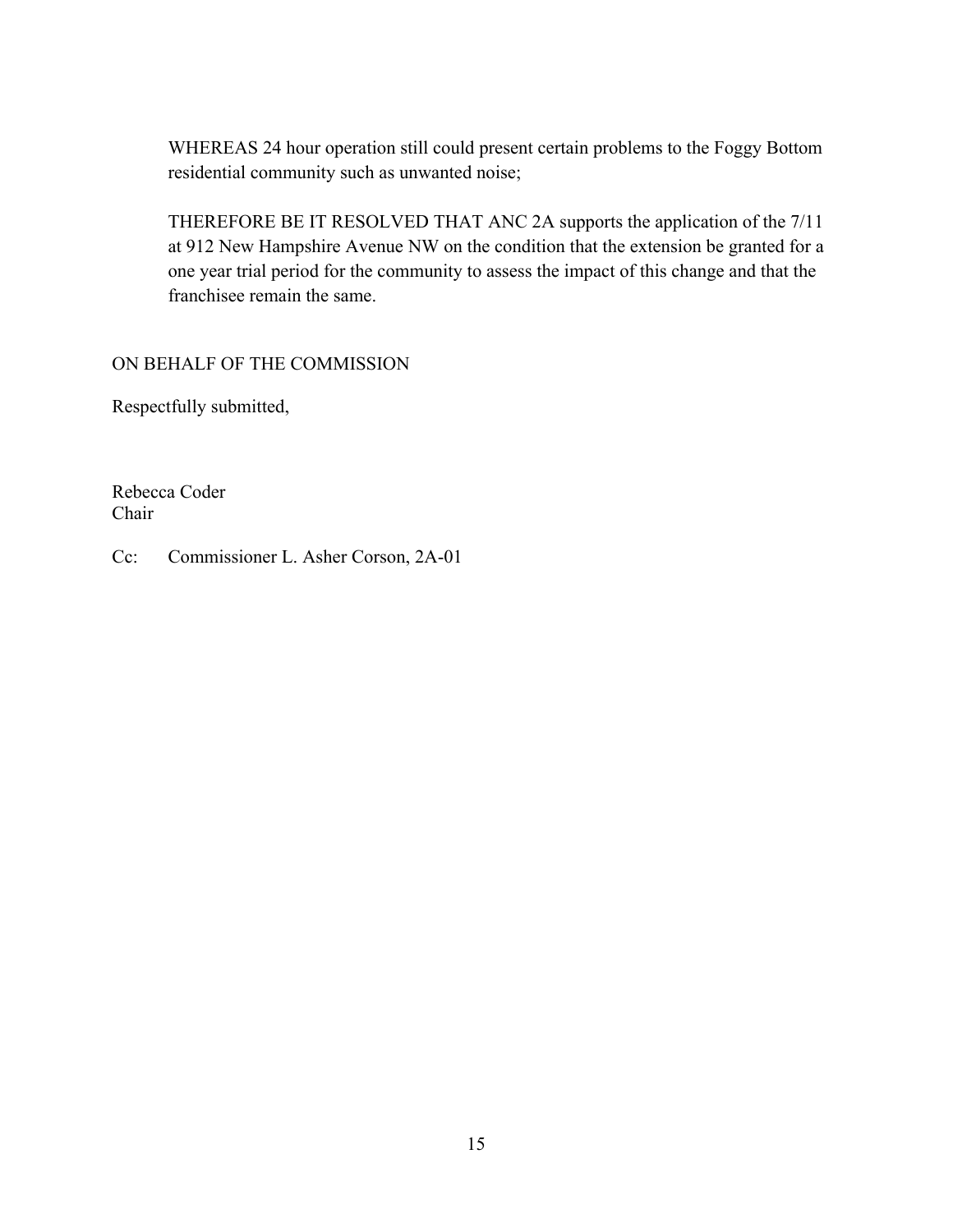

DC 20037

c/o West End Library 1101 24th St., N.W. Washington

July 23, 2011

Ms Catrina Harrison, Coordinator Public Space Committee DC Department of Transportation  $1100 \, 4^{th}$  Street, SW,  $2^{nd}$  Floor Washington, DC 20024

### **Re: Whole Foods Public Space Request**

Dear Ms. Harrison:

At its duly noticed, regular monthly meeting on July 20, 2011, with 5 of 6 commissioners present constituting a quorum, ANC 2A discussed the proposed public space application for Whole Foods outdoor café and seating area.

The ANC voted unanimously (5 to 0) in support of this application, and further requested that the Public Space Committee include the applicant on its earliest agenda to expedite the processing.

The Foggy Bottom and West End neighborhoods are thrilled to have Whole Foods opening, and ask for your support in this matter.

### ON BEHALF OF THE COMMISSION

Respectfully submitted,

Rebecca Coder Chair

Cc: Commissioner Florence Harmon, 2A-06 John Long, MV&A Architects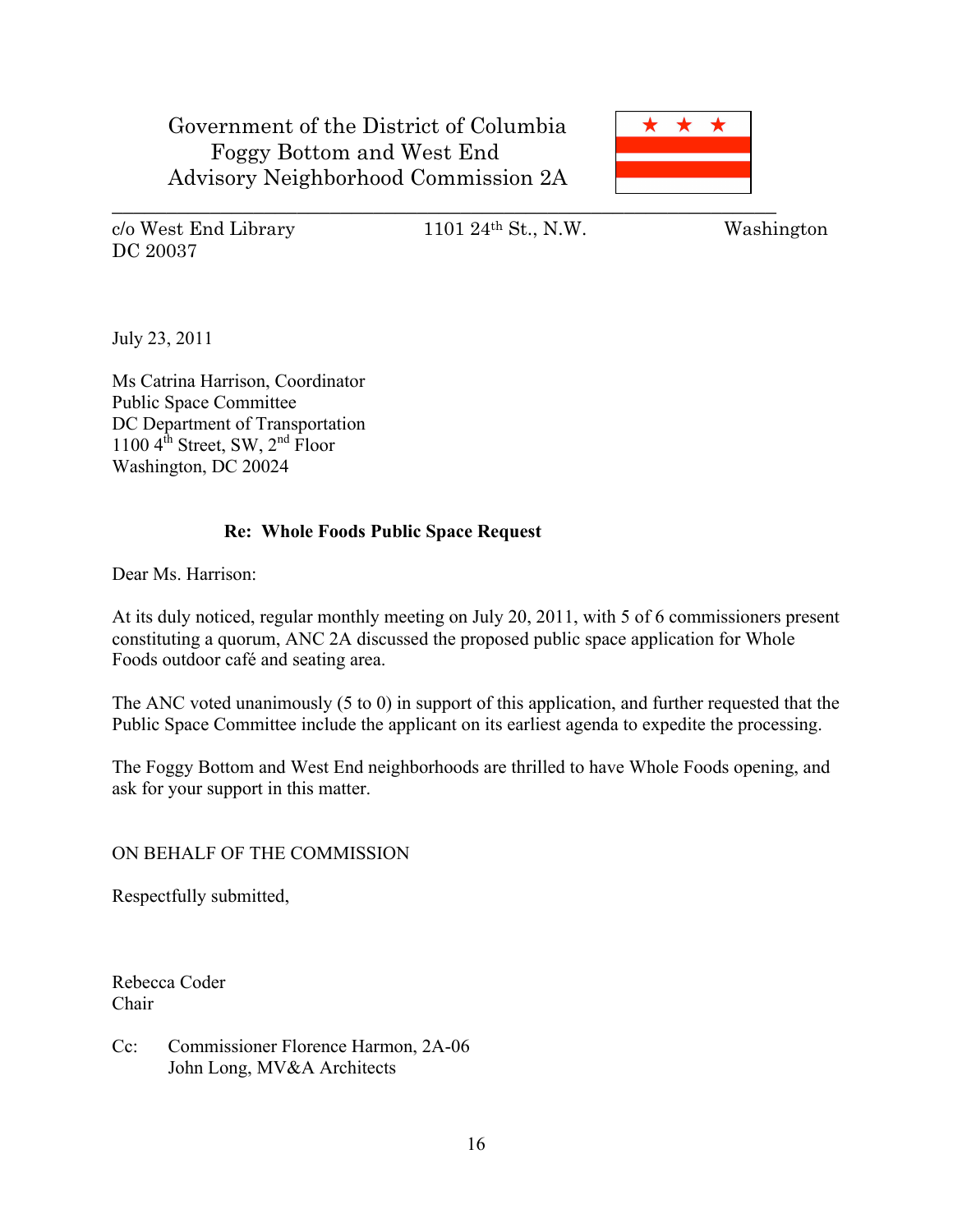

DC 20037

c/o West End Library 1101 24th St., N.W. Washington

July 23, 2011

Ms Catrina Harrison, Coordinator Public Space Committee DC Department of Transportation 1100  $4^{th}$  Street, SW,  $2^{nd}$  Floor Washington, DC 20024

## **Re: Starbucks, 1959 E Street, NW, Outdoor Seating**

Dear Ms. Harrison:

At its duly noticed, regular monthly meeting on July 20, 2011, with 5 of 6 commissioners present constituting a quorum, ANC 2A reviewed plans for the addition of outdoor seating at the Starbucks located at 1959 E Street, NW. The ANC voted unanimously (5 to 0) taking a position of no objection related to this application.

Please let me know if I can answer any questions in regards to this matter.

ON BEHALF OF THE COMMISSION

Respectfully submitted,

Rebecca Coder Chair

Cc: Commissioner Eric Malinen, 2A-05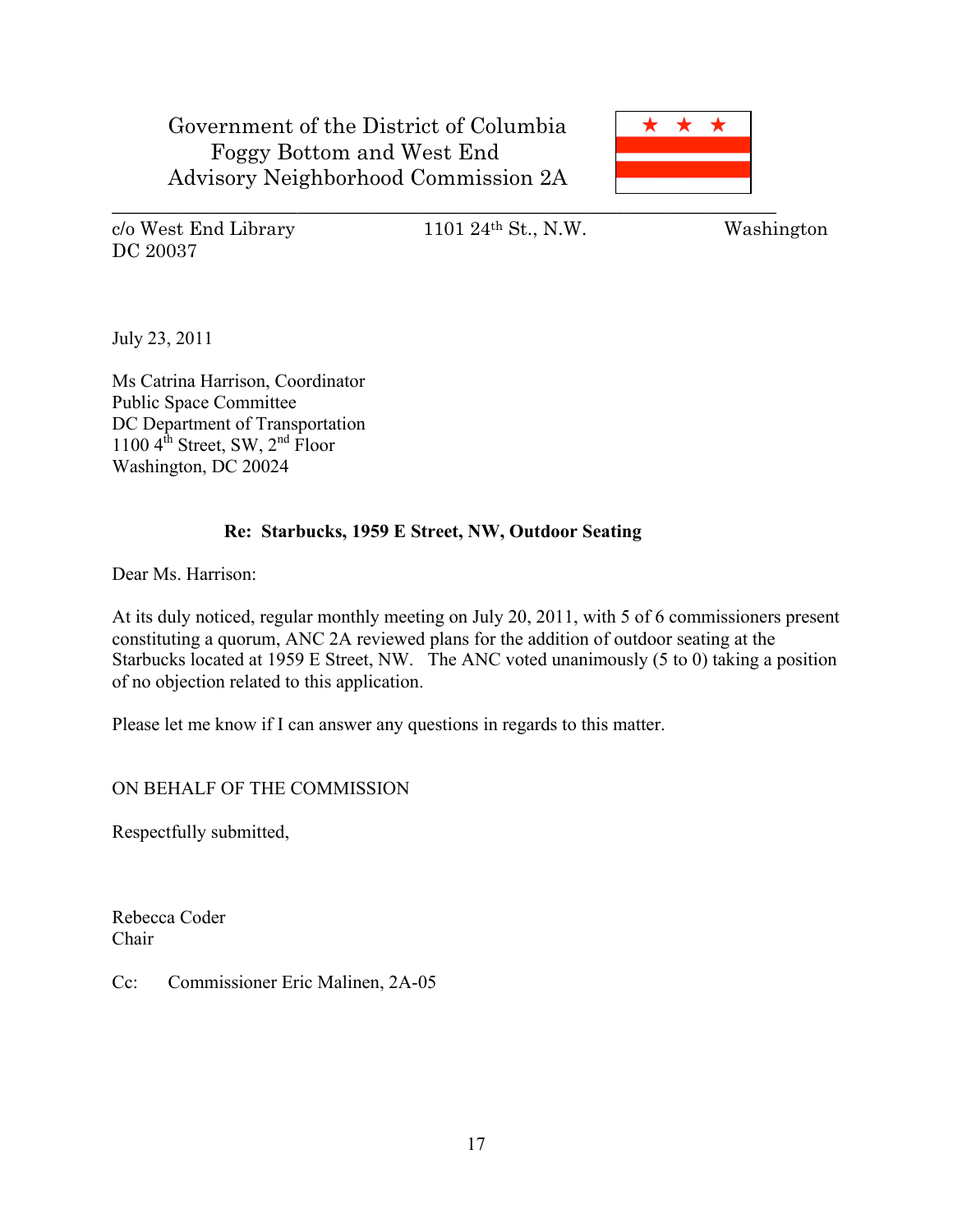

DC 20037

c/o West End Library 1101 24th St., N.W. Washington

July 23, 2011

Ms Catrina Harrison, Coordinator Public Space Committee DC Department of Transportation 1100  $4^{th}$  Street, SW,  $2^{nd}$  Floor Washington, DC 20024

## **Re: GWU Lisner Auditorium – Toni Morrison Society Bench**

Dear Ms. Harrison:

At its duly noticed, regular monthly meeting on July 20, 2011, with 5 of 6 commissioners present constituting a quorum, ANC 2A reviewed plans for the construction of the Toni Morrison Society Bench and installation of the "A Bench By The Road Plaque." The ANC voted unanimously (5 to 0) in support of this application.

Please let me know if I can answer any questions in regards to this matter.

ON BEHALF OF THE COMMISSION

Respectfully submitted,

Rebecca Coder Chair

Cc: Commissioner Florence Harmon, 2A-06 Susie Cora, The George Washington University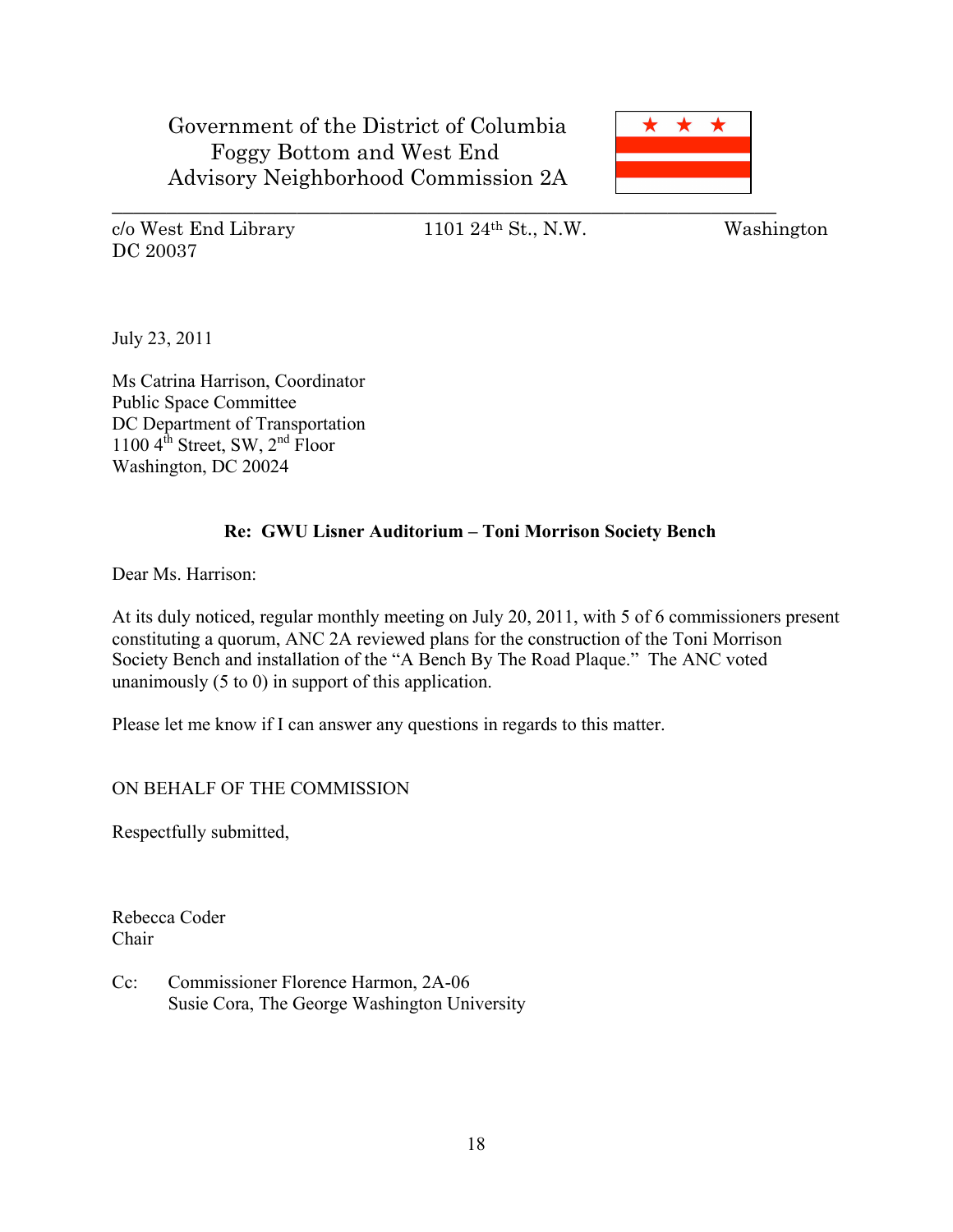

DC 20037

c/o West End Library 1101 24th St., N.W. Washington

July 23, 2011

Anthony Hood, Chair DC Zoning Commission 441 4th St., N.W. Suite 200 Washington, DC 20001

## **Re: PUD Extension Request for Case No. 08-27 & 08-27A, American Institute of Architects, 1735 New York Avenue, NW**

Dear Chairman Hood and Members of the Commission:

At its duly noticed, regular monthly meeting on July 20, 2011, with 5 of 6 commissioners present constituting a quorum, ANC 2A discussed the proposed Planned Unit Development (PUD) extension requested by the American Institute of Architects. The ANC voted unanimously (5 to 0) against extending the PUD as the applicant has not met the requirements set forth in DCMR 2408.10.

In this case, the material facts upon which the Zoning Commission based its original decision have substantially changed. Namely the SP-2 text amendment to allow street-level retail has become regulation (see Zoning Case 09-11). The original crux of the applicant's argument to utilize the PUD process for minor relief and significantly change the zoning from SP-2 to C-3-C centered on the *then* limitations of retail use within an SP-2 zone.

As the ANC stated in its original objection, the minor relief sought by the applicant can easily be facilitated via the Board of Zoning Adjustment process. Additionally, the ANC was previously concerned, and remains concerned about the change in zoning without true merit. The SP-2 zone plays an important role in this case as a buffer to the historic properties south of the AIA building (see Zoning Case 97-7). The ANC feels that the PUD process should be reserved for its original intent -- that of significant development projects that could not be accomplished via the normal zoning process.